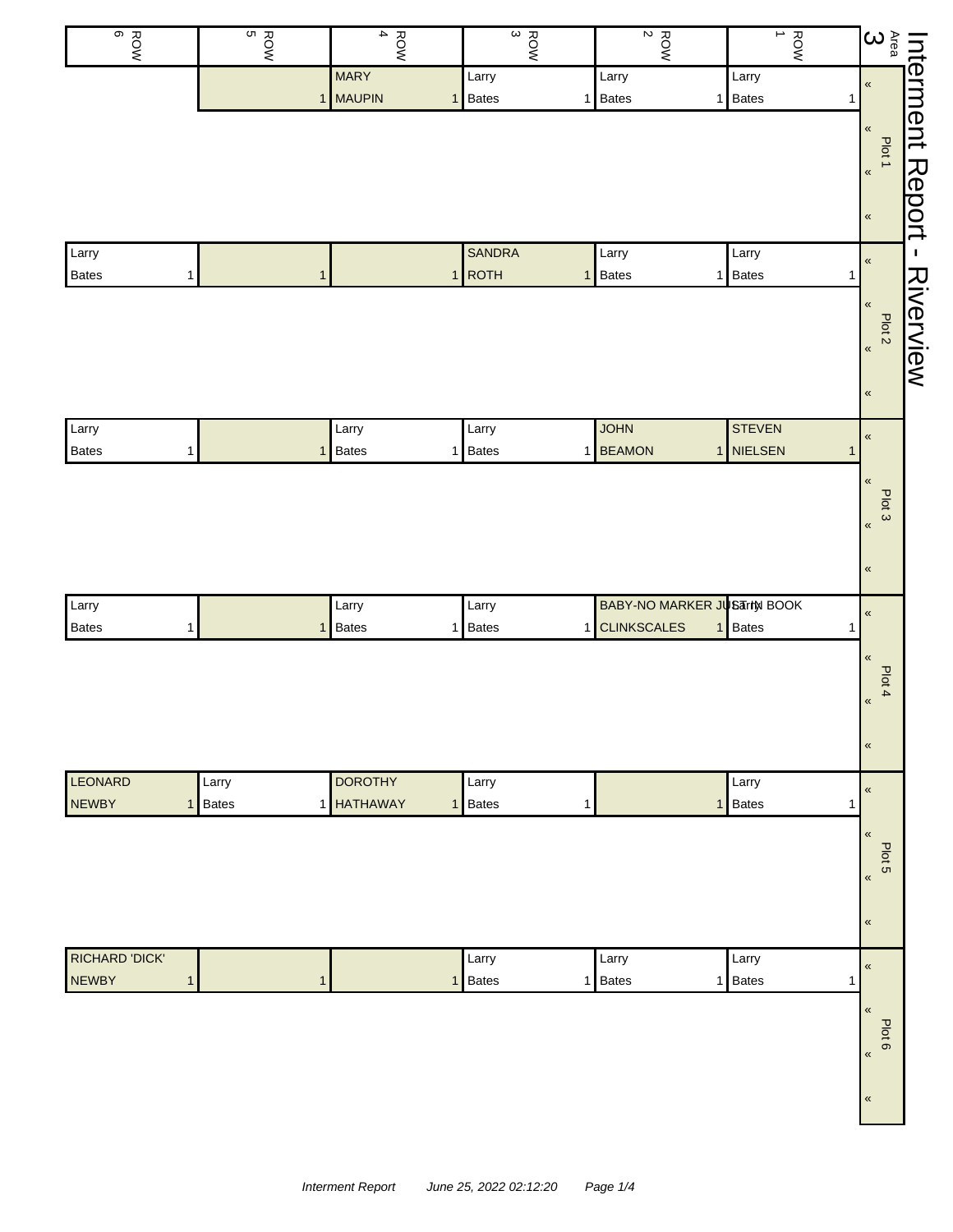| ROW<br>12      | $\frac{ROW}{11}$                   | ROW<br>ROW                     | ROW<br>BOW       | $\frac{1}{8}$                             | ROW          | $\sum\limits_{\alpha\in\mathfrak{Q}}$                                          |                    |
|----------------|------------------------------------|--------------------------------|------------------|-------------------------------------------|--------------|--------------------------------------------------------------------------------|--------------------|
|                |                                    |                                |                  |                                           |              | $\pmb{\alpha}$<br>$\,\,\ll$<br>Plot 1<br>$\langle\!\langle$<br>$\pmb{\ll}$     | Interment Report - |
|                |                                    |                                |                  |                                           |              | $\pmb{\kappa}$<br>$\pmb{\kappa}$<br>Plot 2<br>$\pmb{\alpha}$<br>$\,\,\ll$      | <b>Riverview</b>   |
|                |                                    |                                |                  |                                           | $\mathbf{1}$ | $\pmb{\kappa}$<br>$\pmb{\ll}$<br>Plot 3<br>$\pmb{\kappa}$<br>$\pmb{\kappa}$    |                    |
|                |                                    | Larry<br>Bates<br>$\mathbf{1}$ |                  | LILLIE<br>$1$ COOK<br>$\mathbf{1}$        | $\mathbf{1}$ | $\pmb{\kappa}$<br>$\pmb{\ll}$<br>Plot 4<br>$\pmb{\alpha}$<br>$\pmb{\kappa}$    |                    |
| Larry<br>Bates | Larry<br>1 Bates<br>$\overline{1}$ | Larry<br><b>Bates</b><br>1     |                  | <b>JOSEPH</b><br>$1$ COOK<br>$\mathbf{1}$ | 1            | $\pmb{\ll}$<br>$\pmb{\ll}$<br>Plot 5<br>$\pmb{\kappa}$<br>$\pmb{\ll}$          |                    |
| Larry<br>Bates | Larry<br>1 Bates                   | Larry<br>1 Bates               | Larry<br>1 Bates | Larry<br>1 Bates<br>$\mathbf{1}$          | $\mathbf{1}$ | $\pmb{\alpha}$<br>$\pmb{\kappa}$<br>Plot 6<br>$\pmb{\kappa}$<br>$\pmb{\alpha}$ |                    |